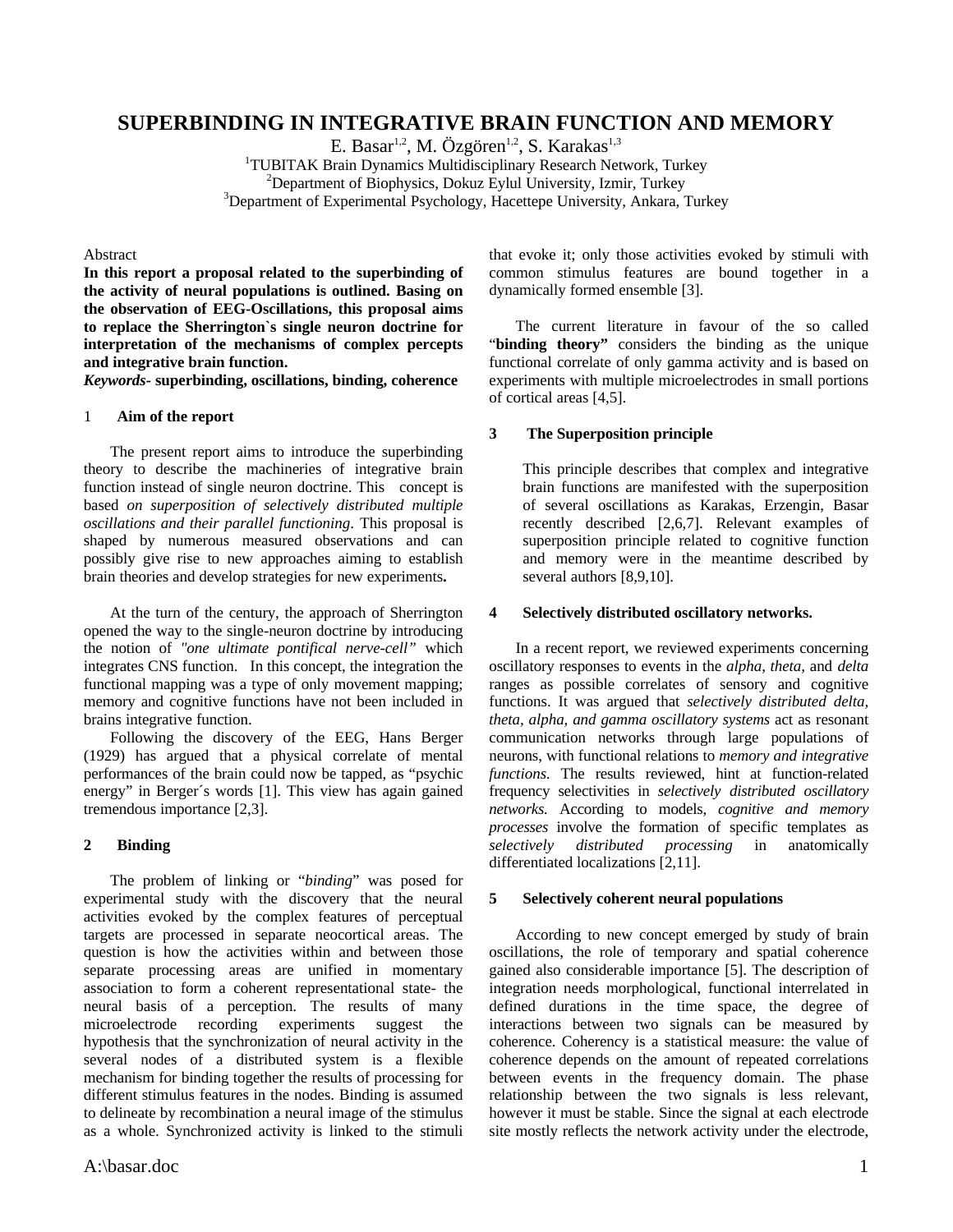| <b>Report Documentation Page</b>                                                                                                                                                                                                         |                           |  |                                                    |  |
|------------------------------------------------------------------------------------------------------------------------------------------------------------------------------------------------------------------------------------------|---------------------------|--|----------------------------------------------------|--|
| <b>Report Date</b><br>25 Oct 2001                                                                                                                                                                                                        | <b>Report Type</b><br>N/A |  | Dates Covered (from to)                            |  |
| <b>Title and Subtitle</b>                                                                                                                                                                                                                |                           |  | <b>Contract Number</b>                             |  |
| Superbinding in Integrative Brain Function and Memory                                                                                                                                                                                    |                           |  | <b>Grant Number</b>                                |  |
|                                                                                                                                                                                                                                          |                           |  | <b>Program Element Number</b>                      |  |
| Author(s)                                                                                                                                                                                                                                |                           |  | <b>Project Number</b>                              |  |
|                                                                                                                                                                                                                                          |                           |  | <b>Task Number</b>                                 |  |
|                                                                                                                                                                                                                                          |                           |  | <b>Work Unit Number</b>                            |  |
| Performing Organization Name(s) and Address(es)<br>TUBITAK Brain Dynamics Multidisciplinary Research Network<br>Turkey                                                                                                                   |                           |  | <b>Performing Organization Report Number</b>       |  |
| <b>Sponsoring/Monitoring Agency Name(s) and Address(es)</b><br>US Army Research, Development & Standardization Group<br>(UK) PSC 802 Box 15 FPO AE 09499-1500                                                                            |                           |  | <b>Sponsor/Monitor's Acronym(s)</b>                |  |
|                                                                                                                                                                                                                                          |                           |  | <b>Sponsor/Monitor's Report Number(s)</b>          |  |
| <b>Distribution/Availability Statement</b><br>Approved for public release, distribution unlimited                                                                                                                                        |                           |  |                                                    |  |
| <b>Supplementary Notes</b><br>Papers from 23rd Annual International Conference of the IEEE Engineering in Medicine and Biology Society, Oct<br>25-28, 2001, held in Istanbul, Turkey. See also ADM001351 for entire conference on cd-rom |                           |  |                                                    |  |
| <b>Abstract</b>                                                                                                                                                                                                                          |                           |  |                                                    |  |
| <b>Subject Terms</b>                                                                                                                                                                                                                     |                           |  |                                                    |  |
| <b>Report Classification</b><br>unclassified                                                                                                                                                                                             |                           |  | <b>Classification of this page</b><br>unclassified |  |
| <b>Classification of Abstract</b><br>unclassified                                                                                                                                                                                        |                           |  | <b>Limitation of Abstract</b><br>UU                |  |
| <b>Number of Pages</b><br>3                                                                                                                                                                                                              |                           |  |                                                    |  |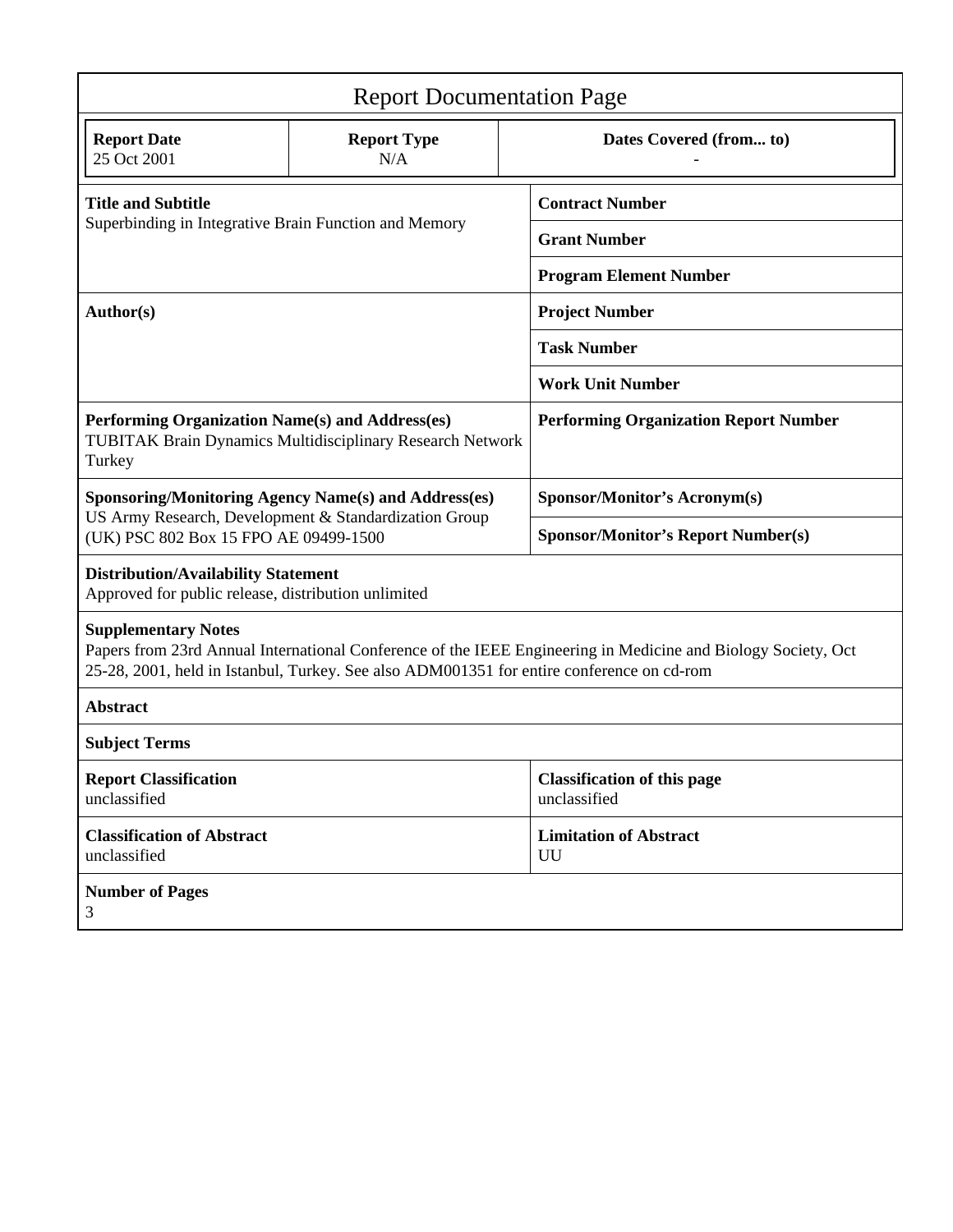coherence between two electrodes should measure interactions between two neural populations. The statistical nature of coherence helps to unravel them from noise if they repeat consistently.

 Recently von Stein and Sarthein also emphasized the important role of functional integration and frequency response that long-range interactions in the alpha and theta ranges are specifically involved in processing of the mental context. Although this statement confirms findings of Basar [3], such a step needs measurement with depth electrodes. In order to confirm and extend the findings on distributed and parallel evoked coherency increases our group more specifically analyzed evoked coherencies in freely moving cats [14].

 Oscillatory neural populations are selectively distributed. These *oscillatory neural populations* are activated upon sensory stimulation or event related tasks by manifestation of

- *1. enhancements, (or resonances)*
- *2. delay of oscillations*
- 3. *blocking or desynchronization of oscillations;*
- *4. prolongation of oscillations*
- 5. *increase or decrease of coherences in distant brain areas*

## **6 Superbinding**

The binding of percepts in the brain cannot be explained only with the binding of 40 Hz oscillations recorded by means of a local array. The functional role of alpha, theta, and delta oscillations in long distance locations as superposition has been clearly demonstrated [6,7,8,9,10].

Even the most simple percept is manifested with multiple oscillations in a large amount of selectively distributed oscillatory networks.

A long distance coherency increase in alpha, beta frequencies between cortex, brain stem, thalamus and hippocampus was already shown [15]. Now, it has been shown that *event related coherence* increase in distributed networks is also selective. This is an important step in understanding of functioning of oscillatory networks: Not only the amplitudes of oscillations and the frequency components, but also their coherences are selectively distributed. The result is that extremely large number of combinations of oscillatory parameters is manifested by sensory- cognitive information processing.

The crucial implication of all these results is that the explanation of perception with 40 Hz binding is not only an extreme reductionism, but it is "just impossible". But the binding of numerous selectively distributed oscillatory networks with varied degrees of event related enhancements and varied degrees of coherency is, empirically seen, a much more tenable proposition. At every cognitive and sensory event not only primary sensory areas but at least frontal areas are also activated as fMRI and electrophysiological data demonstrated [12,16].

Furthermore, according to new developments, we assume that, Sherrington`s and Barlow`s single neuron doctrine and the recently emerged simple binding hyphothesis can not explain the mechanisms of integrative brain functions [17]. Accordingly, we tentatively introduce the machineries of **"superbinding"** consisting of an ensemble of (at least) 5 submechanisms acting in synergy following a sensory or cognitive input. It is proposed that the coexistence and cooperative action of these interwoven and interacting submechanisms can partly explain the mechanisms of integrative brain functions

- 1. Excitability (responsiveness) of selectively distributed oscillatory neural populations, in gamma, alpha and theta bands [4].
- 2. Temporal coherency between cortical cells [3,11,15].
- 3. Superposition principle in alpha, beta, gamma, theta and delta bands.
- 4. Temporal and spatial changes of entropy (from disorder to order or vice versa)[18].
- 5. Spatial coherence over long distances: selectively distributed and selectively coherent oscillatory systems [13,14,15].

## **7 The grandmother percept formed by superbinding**

The grandmother neuron is a neuron that responds to nothing else but to the face of one's grandmother.

Does *The Grandmother Percept* involves multiple and distributed oscillations? According to previous reviews *selectively distributed oscillatory networks* (delta, theta, alpha, beta and gamma) play a major role in brain functioning. *Sensations* and *cognitive events* evoke superimposed oscillations that are transferred to topological distributed tissues with various degrees of intensity, synchronization, duration and delay, varied degrees of coherency almost in parallel.

 Significant theta and gamma response amplitude increases in distributed areas of the brain by bimodal stimulation compared with unisensory responses has been reported [19]. A new report stated that retrieval of visual experience from short- term memory (mental imagery) is associated with 40 Hz activity [20].

Gamma band coherence increases between regions of the brain that received different classes of stimuli (haptic and visual) in an associative learning task [21].

Since the existence of these submechanisms have been experimentally demonstrated [2,10,11,14,18,21], we suggest that complex percepts (such as a picture of the *grandmother*) are formed and/or manifested by means of the ensemble of "oscillatory superbinding dynamics" explained above.